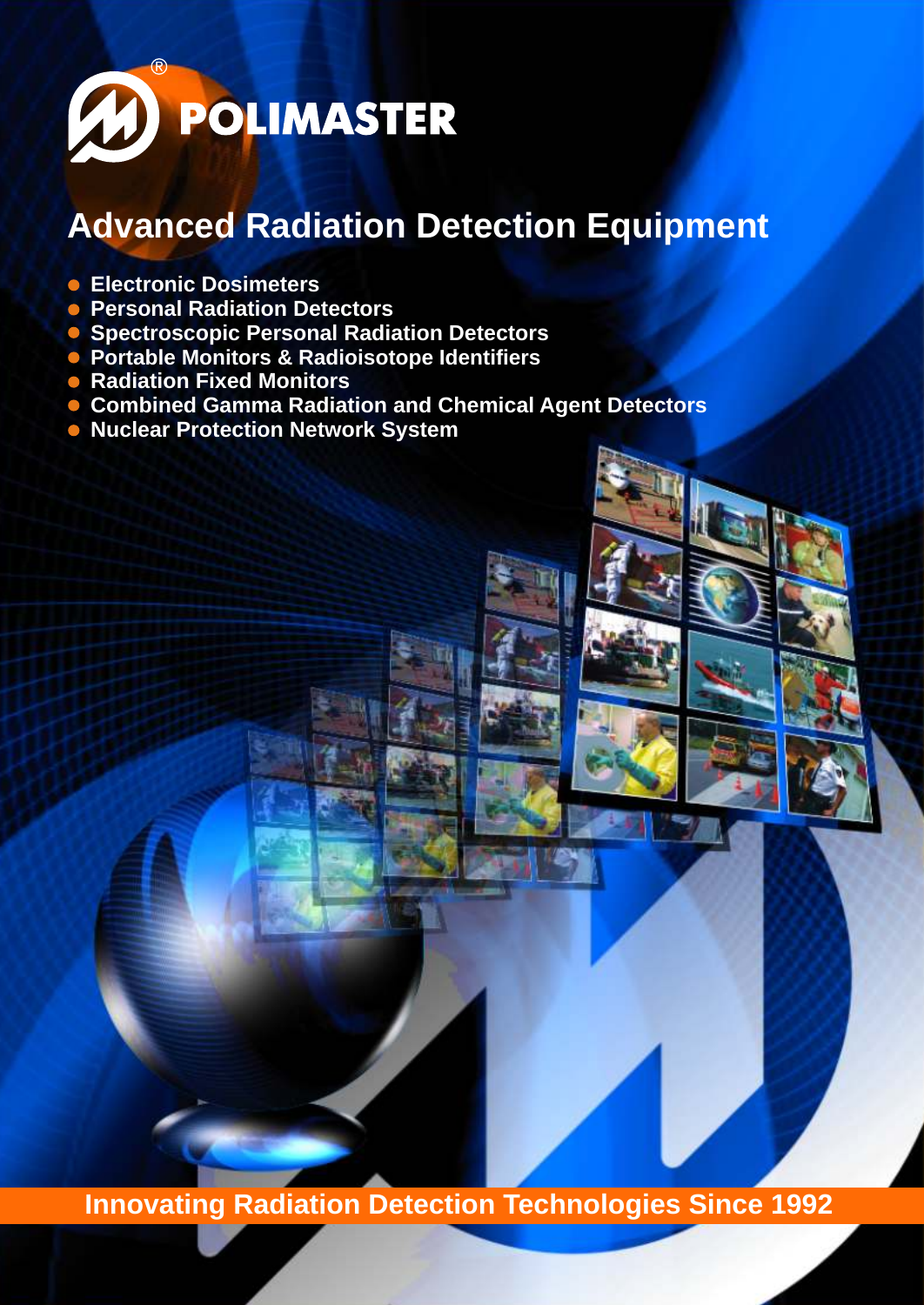# **Electronic Dosimeters**

**Polimaster's range of modern Geiger-Mueller based direct-reading electronic dosimeters is designed for dose equivalent and dose equivalent rate measurements with alarm to warn when preset threshold levels are exceeded. These instruments are compact, light-weight, feature an extended battery life, and are equipped with non-volatile memory to record and store data which can be downloaded via infrared (IR) channel to a PC for further processing and analysis.** 



### **PM1203M**

A simple and reliable dosimeter for a wide range of applications. Features additional function of alarm clock. Dose rate range: 0.01 - 2000 µSv/h Dose range: 0.001 - 9999 mSv Energy range: 0.06 - 1.5 MeV Battery (V357x 2) lifetime: 12 months Dimensions: 125 x 42 x 24 mm Weight (with battery) : 90 g

**1208/** 

Gamma radiation indicators combine a sensitive GM-detector with a stylish wristwatch. These instruments are water-resistant up to 100 meters and are ideal for industry professionals and the general public alike. Dose rate range: 0.01 - 9999.99 µSv/h Dose range: 0.001 - 9999 mSv Energy range: 0.06 - 1.5 MeV Battery (CR 2032) lifetime: 12 months Dimensions: 50 x 45 x 20 mm Weight (without bracelet) : 98 g IP68

**1603** / , 1604 /

Professional compact dosimeters designed to measure dose and dose rate in a wide range. These devices are suitable for use in the harshest weather conditions and are available in wrist-watch or clip-on housings. Dose rate range: 0.01 µSv/h - 6.50 Sv/h (PM1603A/PM1604A)

 0.01 µSv/h - 13 Sv/h (PM1603B/PM1604B) Dose range: 0.01 µSv - 9.99 Sv

Energy range: 0.048 - 6.0 MeV Operating temperature: -20 up to +70 °C Battery (CR 2032) lifetime: 9 months Dimensions: 50 x 56 x 19 mm Weight (with battery) : 85 g IP67

1621/*II* 

Professional X-ray and gamma personal dosimeters working in a wide energy range from 10 keV to 20 MeV. Models PM1621M/MA feature additional search mode and vibration and light alarms.

Dose rate range: 0.01 µSv/h - 0.2 Sv/h (PM1621/PM1621M) 0.01 µSv/h - 2.0 Sv/h (PM1621A/PM1621MA)

Dose range: 0.01 µSv - 9.99 Sv Energy range: 0.01 - 20 MeV Operating temperature: -40 up to +60 °C Battery (AA) lifetime: 12 months Dimensions: 87 x 72 x 35 mm Weight (with battery) : 150 g IP67

### **P 1610**

Compact personal dosimeter for measurement of continuous and pulse X-Ray and gamma radiation. This instrument operates on a built-in rechargeable battery and is equipped with vibration, audio and visual alarms. Easy PC connectivity via USB.

Dose rate range: 0.1 µSv/h - 10 Sv/h Dose range: 0.001 µSv - 10 Sv Energy range: 0.02 - 10 MeV Dimensions: 57 x 58 x 17.5 mm Weight: 70 g  $\overline{1}$  65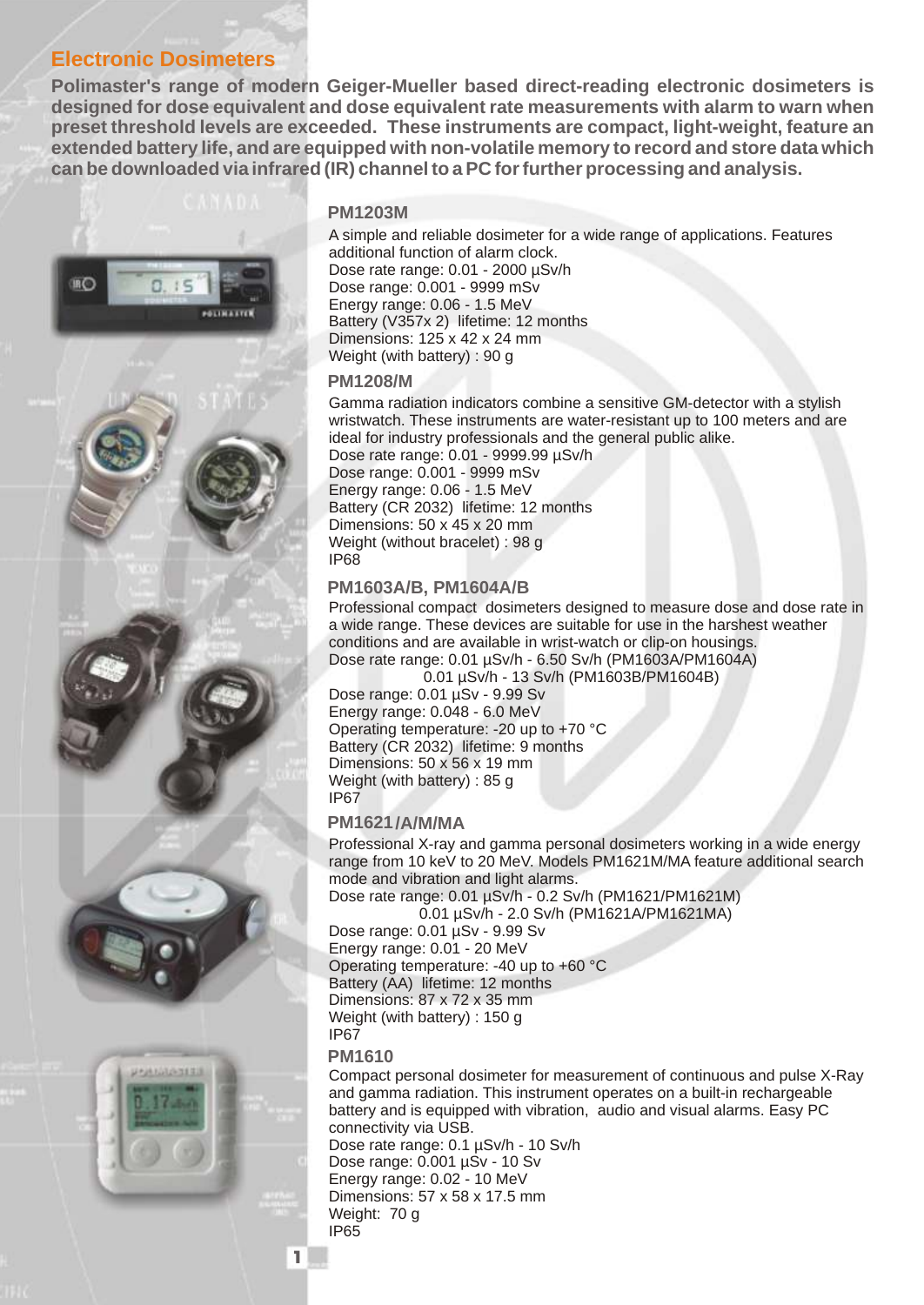### **Personal Radiation Detectors**

**Polimaster offers a range of highly sensitive, versatile Personal Radiation Detectors (PRDs) for the for the detection and location of gamma and neutron radiation sources/emissions as well as dose rate evaluation. The instruments are equipped with CsI(Tl) detectors for detecting gamma radiation as well as LiI(Eu) or He-3 based detectors for neutron radiation detection. The PRDs have a non-volatile memory, an infrared interface for computer communication, and audio and external or internal vibration alarms, and are compliant with the majority of IAEA (ITRAP), ANSI N42.32, ANSI N42.33 (1) and IEC 62401 requirements.** 



**Sensitivity for Cs-137: 100 cps/(µSv/h) or better**  $\gamma$ **-channel energy range: 0.033 - 3.0 MeV Neutron channel energy range: thermal - 14 MeV Dose rate range: 0.01 - 99.99 µSv/h Battery (AA) lifetime: 1000 h IР65**

#### **М1401MA/GNA**

Gamma (PM1401MA) and gamma-neutron (PM1401GNA) personal radiation detectors-rugged, sensitive and user-friendly, with a robust metal housing that makes these instruments ideal for harsh environment applications.

1703 /GNA

Compact, highly sensitive gamma and gamma-neutron personal detectors in a light-weight shockproof plastic housing, equipped with internal vibration alarm.

#### 1703 -1

Combined personal radiation detector and dosimeter. The instrument contains two separate gamma detectors: CsI(Tl) scintillator provides fast response in search operations while Geiger-Mueller tube provides high dose rate coverage and accurate dose rate and dose measurements.

### **Spectroscopic Personal Radiation Detectors**

**Spectroscopic Personal Radiation Detectors are a new class of radiation equipment which combines advantages of the family of the highly sensitive Personal Radiation Detectors (PRDs) and the family of the Radionuclide Identification Devices (RIDs). The main purpose of the Spectroscopic Personal Radiation Detectors (SPRDs) is not only to search for radioactive and nuclear grade materials, but also eliminate nuisance alarms and evaluate a potential threat of the discovered radiation source to public by the isotope identification. The instruments' ability to communicate with a pocket PC or a smart phone via built-in Bluetooth connectivity makes it possible to identify radiation source remotely, allowing for safe, distant examination of the emitting source by the means of Polimaster identification software.** 



#### **М1401MB/GNB**

Gamma (PM1401MB) and gamma-neutron (PM1401GNB) spectroscopic personal radiation detectors are designed to detect, locate and identify radiation sources under difficult working conditions. Their external hidden vibration alarm makes these instruments ideal for inconspicuous inspections and use in noisy places.

#### **М1703MB/GNB**

Compact, highly sensitive gamma (PM1703MB) and gamma-neutron (PM1703GNB) spectroscopic personal radiation detectors. Housed in a shockproof hermetic case and equipped with internal vibration alarm.

**Identified Radioisotopes:** Medical: 18F, <sup>67</sup>Ga, <sup>51</sup>Cr, <sup>75</sup>Se, <sup>89</sup>Sr, <sup>99</sup>Mo, <sup>99</sup>mTc,1<sup>03</sup>Pd, <sup>111</sup>In, <sup>123</sup>I, <sup>131</sup>I, <sup>153</sup>Sm, <sup>201</sup>Ti, <sup>133</sup>Xe **Naturally occurring: 40K,226Ra, <sup>232</sup> <sup>238</sup> Th and daughters, U and daughters <sup>57</sup> <sup>60</sup> <sup>133</sup> <sup>137</sup> <sup>192</sup> <sup>226</sup> <sup>241</sup> Industrial: Co, Co, Ba, Cs, Ir, Ra, Am Nuclear: U, <sup>233</sup> <sup>235</sup>U, <sup>237</sup>Np, 239Pu**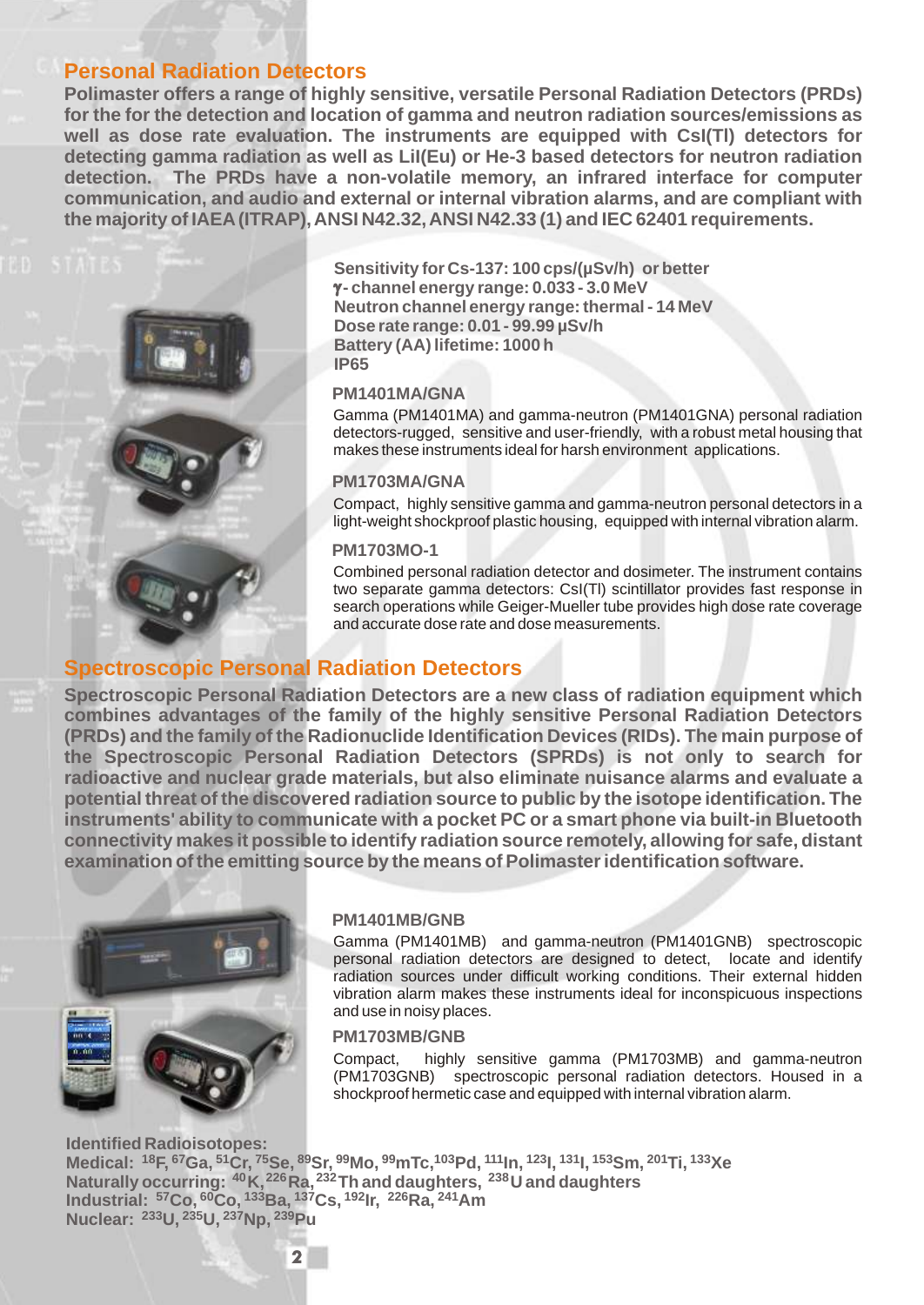# **Hand-held Search Instruments & Radioisotope Identifiers**

**Polimaster produces a range of state-of-the-art multifunction instruments equipped with multiple detectors (internal or external) for locating, assessing, and identifying various radiation sources.** 





#### 1710 /GNA

Extremely sensitive search instrument with a larger detector for improved sensitivity. Its shock-proof, hermetically sealed metallic housing makes these instruments suitable for use in the harshest working environments.

#### **1701**

Designed for detection and location of gamma radiation sources. This instrument is ideally suited for inspection of scrap metal, building materials and construction waste. Detector equipped with a set of headphones to enable operation in noisy places.

#### **1402**

Multifuction instrument with extension probes. The processing block of this instrument can be completed with a variety of detectors for alpha, beta, gamma and neutron radiation measurement. PM1402M can be supplied as an allinclusive set or customized to customer's specification.

 $BD-01$   $\gamma$  search: Sensitivity: 200 (s-1)/(µSv/h) ; energy range: 0.06-1.5 MeV BD-02  $\gamma$  spectrometry: Dose rate range: 0.1 - 200 µSv/h; energy range: 0.06-1.5 MeV BD-03  $\gamma$  measuring: Dose rate range:  $0.15 - 10^5$  µSv/h; energy range: 0.02-1.5 MeV BD-03-01 $\gamma$  measuring: Dose rate range:  $10 - 10^7$   $\mu$ Sv/h; energy range: 0.08-1.5 MeV BD-04 neutron search: Dose rate range: 1- 5000 µSv/h; energy range: thermal - 14 MeV  $BD-05 \alpha - \beta$  measuring:  $\alpha$  -flux density measurement range: 1 - 5  $^{\star}$  10<sup>5</sup> min<sup>-1</sup>cm<sup>-2</sup>  $\beta$  -flux density measurement range: 10 - 10<sup>6</sup> min<sup>-1</sup>cm<sup>-2</sup>; Energy range: 0.15 - 3.5 MeV

#### **М1401К**

This Polimaster search instrument provides its users the ability to detect alpha, beta, gamma and neutron emitting sources. The identification function can be augmented by means of hand-held PC and identification software. The PM1401K is Polimaster's most versatile and light instrument in its category, equipped with Bluetooth channel for remote communication and operation, allowing user to keep safe distance from the emitting source. Search  $\gamma$ - channel energy range: 0.06 - 3.0 MeV

Sensitivity for Cs-137: 200 cps/(µSv/h) or better Dose rate range:  $0.1 - 10^5 \mu Sv/h$ Measuring  $\gamma$ -channel energy range: 0.015 - 20 MeV  $\gamma$ -flux density measurement range: 15.0 - 10<sup>5</sup> min<sup>-1</sup>cm<sup>-2</sup>  $3$ - Flux density measurement range: 6.0 - 10<sup>5</sup> min<sup>-1</sup>cm<sup>-2</sup> Battery (AA) lifetime: 600 hours Weight (with battery) : 650 g

IP65

**М1405**

The instrument is designed for the detection and measurement of beta and gamma radiation, comply with the requirements of radiation control of banknotes in banks.

 $\gamma$  - and x-ray radiation dose rate measurement range: 0.1 $\mu$ Sv/h - 100 mSv/h  $\beta$  - flux density measurement range: 10 - 10<sup>3</sup> min<sup>-1</sup> cm<sup>-2</sup> Energy range: 0.05 - 3.0 MeV Operating temperature: -10 up to +50 °C Battery (AAx 2) lifetime: 12 months Dimensions: 80 x 127 x 37 mm Weight (with battery) : 250 g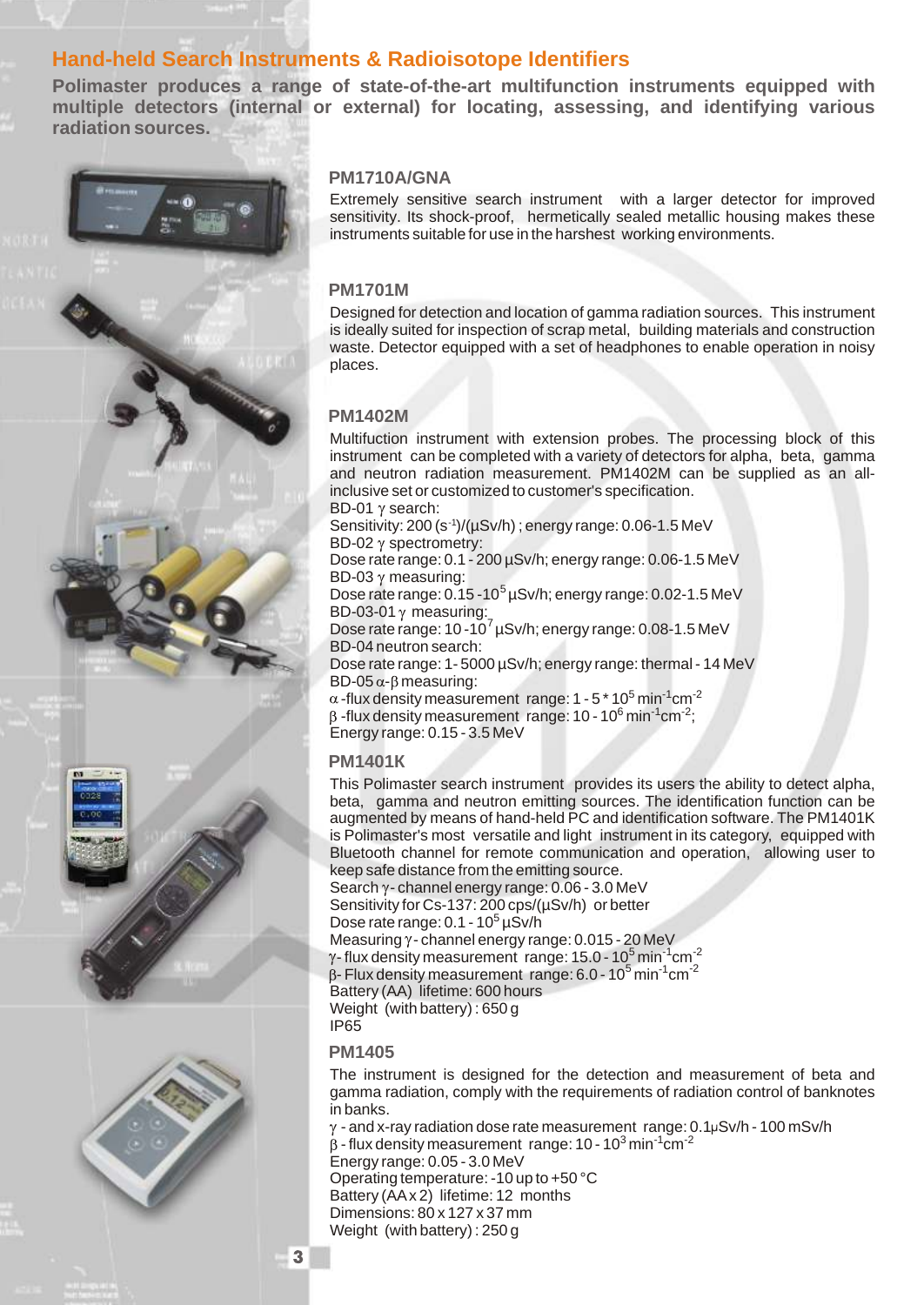# **Radiation Fixed Monitors**

**These types of detectors are widely used for detecting radioactive materials that may be illicitly trafficked or inadvertently moved between international land borders, maritime ports, airports, and similar locations, as well as at recycling plants or controlled access facilities. Fixed installed monitors are intended for radiation monitoring of vehicles, pedestrian and cargo. The networking capability of these monitors allows for collecting and transferring data to a remote control center.** 



#### **1710 /GNC**

Search gamma and gamma-neutron instrument with networking capability. Can be wall-mounted and connected to a network. Ideal solution for building and perimeter control.

#### 5000

Fixed-installed portal monitors for radiation monitoring of vehicles, trains, pedestrians and commodities at boarder crossings. These monitors are capable of detecting gamma and gamma-neutron radiation sources. Modular design of the monitors allows for flexible system configuration according to customer's specification. The system is completed with modern surveillance cameras, remote control and software.

## **Combined Gamma Radiation and Chemical Agent Detectors**

**These instruments are designed to detect gamma radiation sources and chemical agents'. Instruments are equipped with a Geiger-Mueller detector for radiation detection and ionizing chamber with a beta Ni-63 source for chemical agent detection. Compact and light these instruments are ideal for radiation and chemical survey.**

![](_page_4_Picture_9.jpeg)

**Contraband Detector**

![](_page_4_Picture_11.jpeg)

 **- channel: Dose rate range: 0.1 µSv/h - 5 Sv/h Dose range: 1.0 µSv - 10 Sv Energy range: 0.048 - 3 MeV Chemical module sensitivity: Organophosphorus substances, no less: 5\*10<sup>-5</sup> mg/l for 15 s -4 Arsenic-containing substances, no less: 2\*10 mg/I for 5 s** 

#### **2010**

This instrument is designed for detecting gamma radiation and chemical agents' fumes. The device can detect and differentiate between organophosphorous and arsenic-containing compounds, as well as continuously monitor radiation background and provide alarms when preset thresholds are exceeded.

#### **2012**

The device is a two-in-one instrument featuring chemical vapour detector and gamma radiation detectors in one unit. The device can detect and differentiate between organophosphorous and arsenic-containing compounds measure gamma dose and dose rate and provide audible, visual and vibration alarms when preset thresholds are exceeded. Its rugged metallic housing makes this detector suitable for military applications.

#### **М1401T**

Small hand-held contraband detector for search of concealed contraband items, such as explosives, drugs, guns etc., in the tires, walls and hollows. PM1401T is also able to detect gamma radiation from radioactive and nuclear materials and can be used as an additional Personal Radiation Detector (PRD) PM1401MA at customs checkpoints for preventing illicit trafficking of the radioactive and nuclear materials. Recommended for use by Customs Officers, Border Patrol and Law Enforcement Agencies.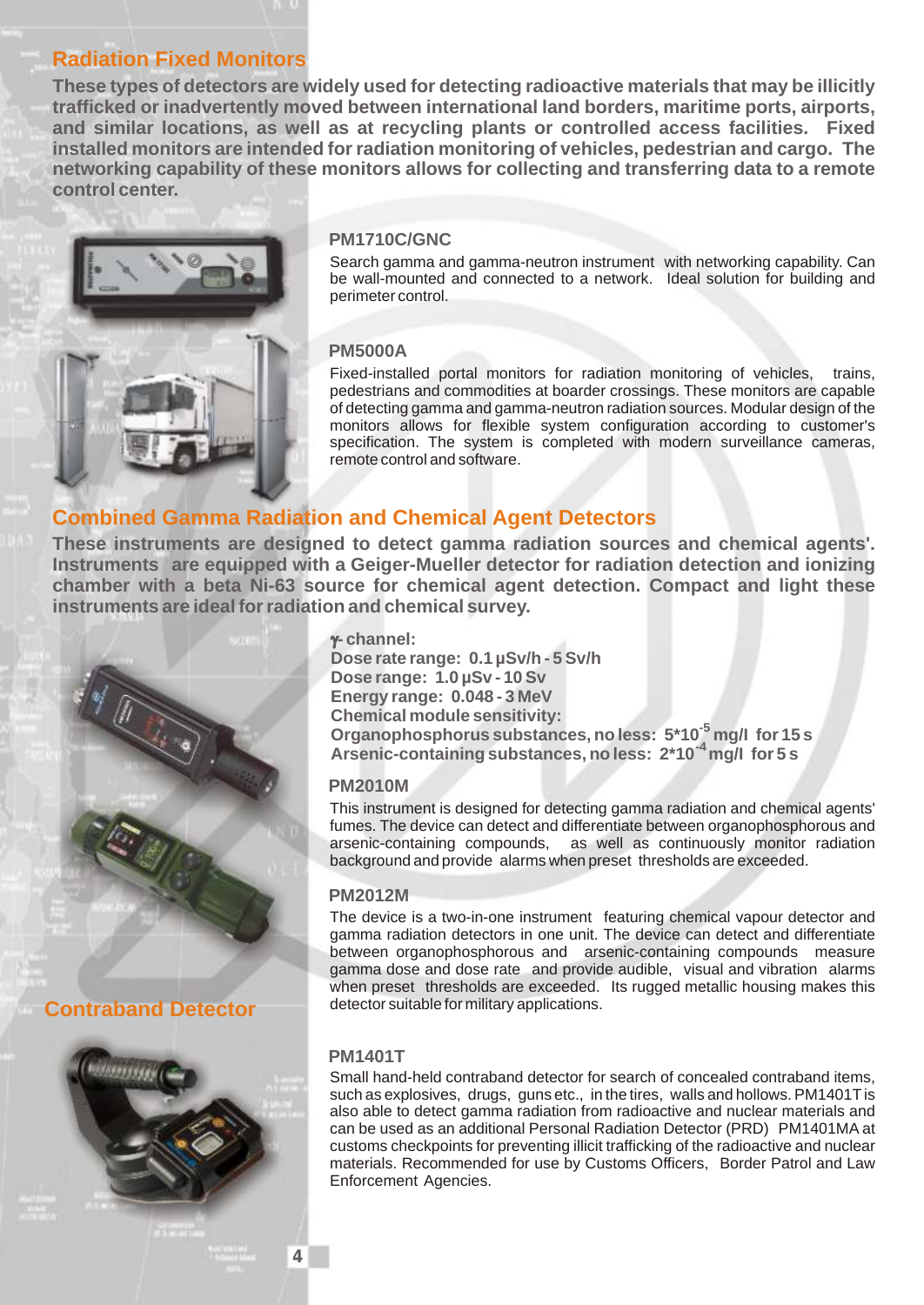# **Nuclear Protection Network System (NPNET** )

**This is a unique system for radiation detection with on-line identification and transmission of gathered information to the control center, using Internet technology. The system is capable of tying up multiple instruments with network capability, such as PM1703MB/GNB, PM1401MB/GNB and/or PM1401K into a network with transferring real-time data to an expert control center for further analysis. The positioning of each instrument is plotted on a map at the control center using GPS technology.**

![](_page_5_Picture_2.jpeg)

![](_page_5_Picture_3.jpeg)

![](_page_5_Picture_4.jpeg)

# **ТМ NPNET**

- **Integration of multiple mobile detectors and identifiers**
- **GPS positioning**
- **Remote Control Center**
- **Remote access and real-time operation**

![](_page_5_Picture_11.jpeg)

![](_page_5_Picture_12.jpeg)

5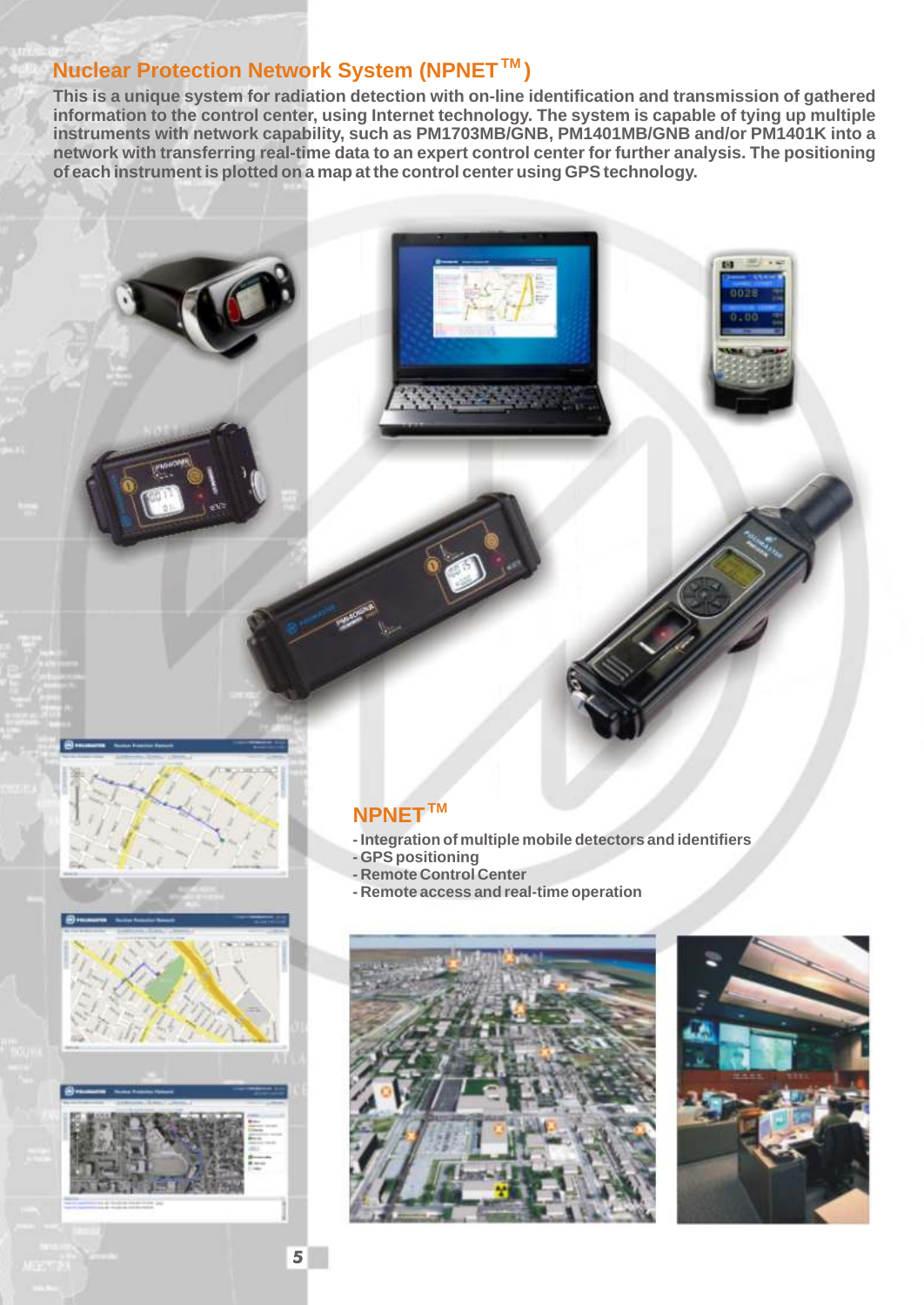# **TM NPNET ARCHITECTURE**

![](_page_6_Figure_1.jpeg)